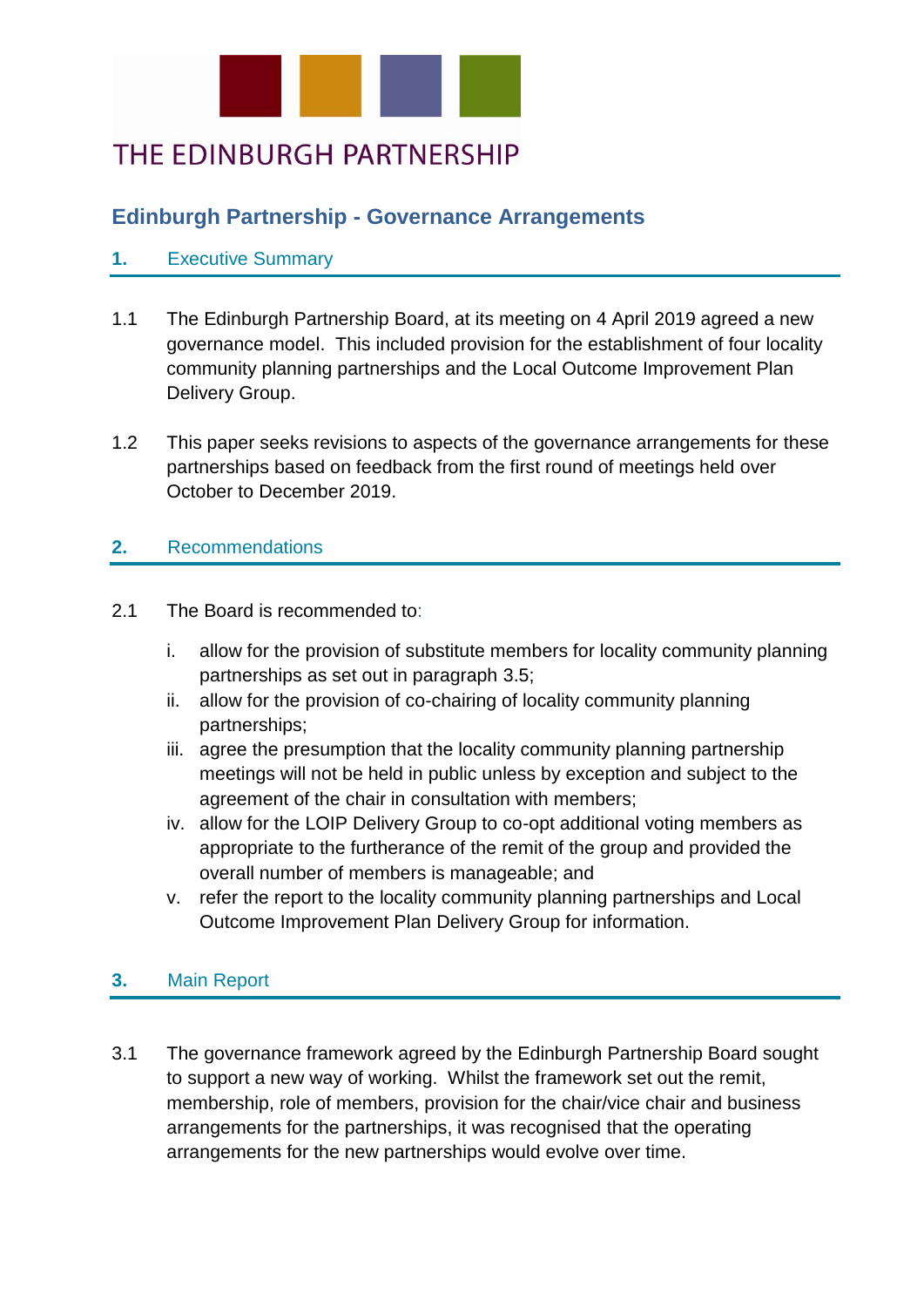3.2 At the initial meetings of the locality community planning partnerships and Local Outcome Improvement Plan Delivery Group matters were raised which are not currently provided for within the governance arrangements. Whilst recognising that the framework is subject to review after 12 months, as agreed by the Board, the matters raised were considered to warrant the early consideration of the Board. These matters are set out below.

#### **Locality Community Planning Partnerships**

- 3.3 Provision for substitutes The purpose of the Edinburgh Partnership review was to increase transparency and accountability. This was due to concerns over who was involved in community planning, what they did and what they were empowered to do. In addition, a key element to the success of partnership working is building strong relationships. In agreeing the membership of the locality community planning partnerships named nominees were sought from the constituent bodies. Providing for named members not only ensures people with the appropriate authority participate and that there is continuity of attendance, critical to successful partnership working, but that the broader aims of the Edinburgh Partnership are met.
- 3.4 The process for seeking named nominations varied depending on the sector. For public bodies the nominee was sought via the Board member; for elected members nominations were sought from the Council as part of the appointments process in May 2019; for the neighbourhood networks there was an advertised and open process whereby nominations were sought from community bodies, including provision for voting where there was more than one nominee; and for the voluntary sector, the former named voluntary sector forum representatives under the locality leadership teams continues whilst work is carried out to consider future third sector participation within community planning in the city.
- 3.5 Whilst two of the locality community planning partnerships have requested that substitutes be allowed, in agreeing this, recognition needs to be given to the different processes used to secure named nominees and measures taken to ensure all sectors are treated equally. To support this and the broader aims of the Board it is proposed that one named substitute is sought for each of the members following a similar process as previously used. For the neighbourhood networks local discussion will be required, now they are established, to agree an appropriate mechanism. This process needs to recognise that the substitute representative is to be drawn from the neighbourhood network and not from the community body that currently is a member of the locality community planning partnership.
- 3.6 Co-chairing Currently the arrangements make no provision for co-chairing. Two of the locality community planning partnerships wish to allow for co-chairs and/or vice chairs allowing for responsibility to be more broadly shared across